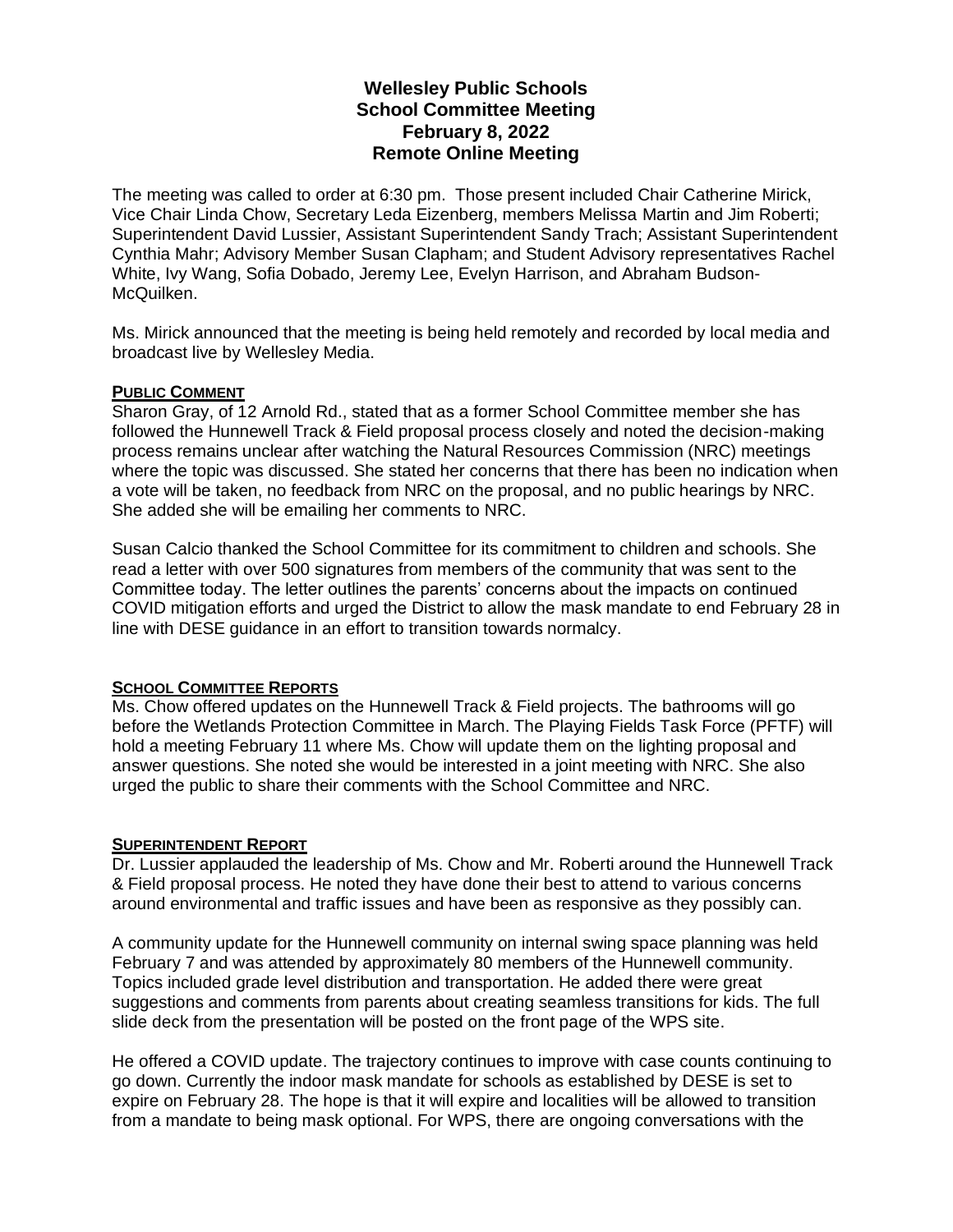Health Department and it is the belief that mitigation strategies can begin to be safely relaxed. The consensus is for this transition to take place Monday, March 7, allowing for a week after break to assess any impact or changes in trajectory of the virus. Discussions will take place with WEA by way of the Joint Labor-Management Committee (JLMC) regarding masks, lunch protocols, and other mitigation details. He added that unless there is further guidance, masks will remain mandatory on transportation vehicles, as that is a federal mandate. Additionally, spectator mitigations for sports and arts have been lifted.

Attorney John Davis joined to discuss the lawsuit recently settled with Parents Defending Education. Dr. Lussier read the District's [statement,](https://wellesleyps.org/wp-content/uploads/2022/02/WPS-Statement-on-PDE-Lawsuit_2.8.2022_FINAL-1.pdf) which is also posted on the WPS website. He noted this outcome protects the right of WPS to utilize affinity group sessions and anonymous reporting of bias-based incidents. The Committee thanked Mr. Davis and Attorney Seth Barnett for all their work. Members expressed they were grateful the District will be able to continue its valuable equity work.

Finally, Dr. Lussier stated formal bargaining with WEA for their contracts will begin February 9. Contracts for all five units will be negotiated. Ms. Mirick and Ms. Chow will be part of the bargaining team.

## **STUDENT ADVISORY REPORT**

Ms. White stated students began picking up their home testing kits the previous week. She thanked the parent volunteers and district administration. Additionally, student representatives were planning to attend a rescheduled orientation Sunday, February 13.

## **CONSENT AGENDA**

Minutes - January 25, 2022 and February 3, 2022 Open Session Budget Workshop Meeting Minutes - January 19, 2022 - AM and PM Sessions, January 20, 2022

Ms. Mirick entertained a motion to approve the Consent Agenda as presented.

MOVED: Ms. Eizenberg; SECONDED: Ms. Chow; ROLL CALL: Ms. Eizenberg – Yes; Ms. Martin – Yes; Ms. Chow – Yes; Ms. Mirick – Yes; Mr. Roberti - Yes. **MOTION CARRIED UNANIMOUSLY**

#### **WMS PAVING PROJECT**

Ms. Martin stated there will be a virtual presentation and meeting for abutters on February 16. Postcards will be sent out for applicable individuals to attend and learn how the project will affect them for the summer. There will be an opportunity for a Q&A session at that time. The project will be presented to Advisory the first of March, as it is a Town Meeting article.

Ms. Mirick entertained a motion to support the Wellesley Middle School paving project as presented to the School Committee on January 19.

MOVED: Mr. Roberti; SECONDED: Ms. Chow; ROLL CALL: Ms. Eizenberg – Yes; Ms. Martin – Yes; Ms. Chow – Yes; Ms. Mirick – Yes; Mr. Roberti - Yes. **MOTION CARRIED UNANIMOUSLY**